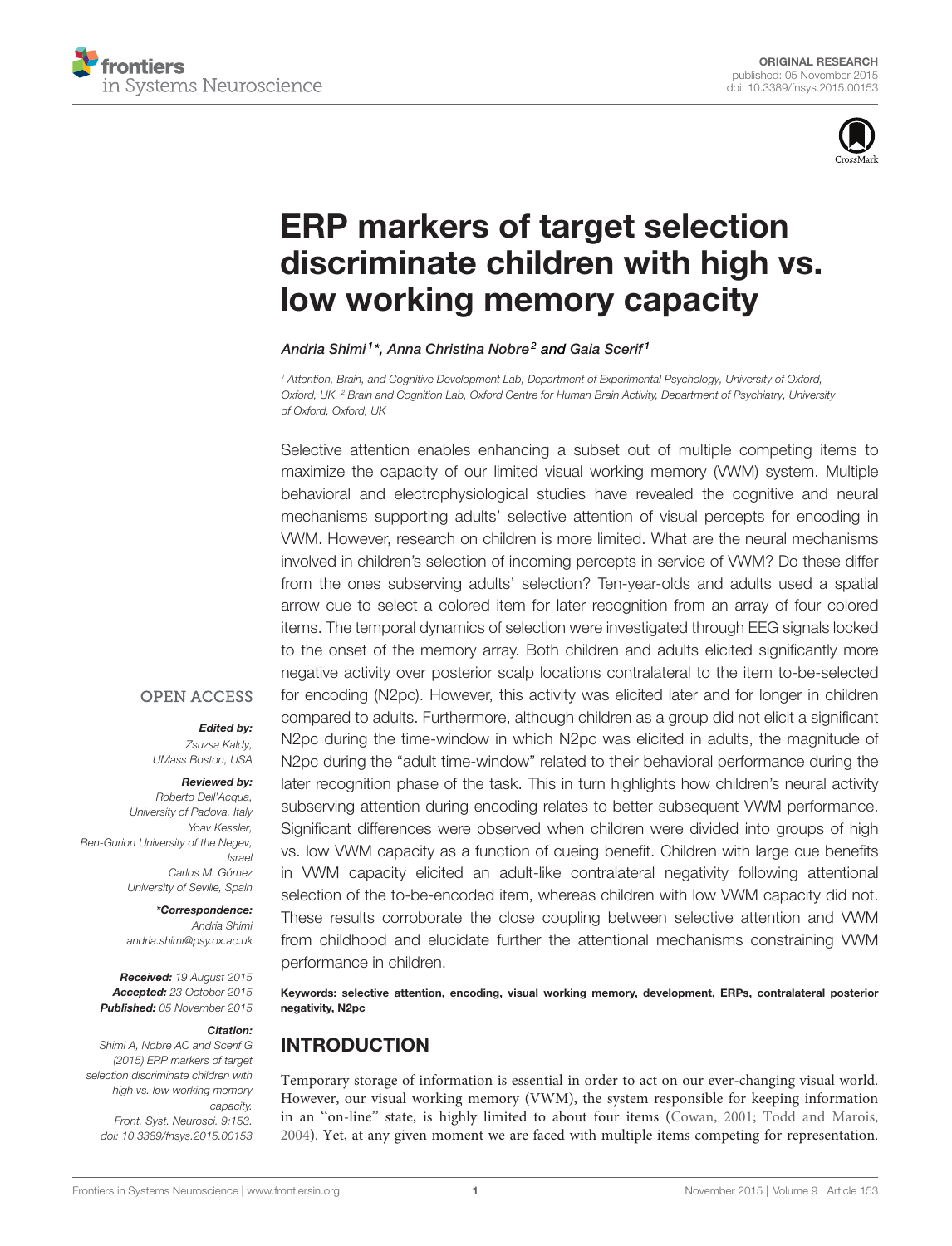To maintain an adaptive behavior, we need to represent only the most relevant information at any time. Visual selective attention allows us to select and process the items that are most relevant to current goals by shifting our focus to locations or objects. Influential theories of attention have postulated that a key basic mechanism to resolving the competition among competing items is selectivity, the ability to attend to the most relevant information and ignore the irrelevant (e.g., [Desimone and Duncan,](#page-8-1) [1995;](#page-8-1) [Desimone,](#page-8-2) [1998;](#page-8-2) [Corbetta et al.,](#page-8-3) [2000;](#page-8-3) [Kastner and Ungerleider,](#page-8-4) [2001\)](#page-8-4).

Indeed, over the last decade, research findings have not only highlighted the dynamic interplay between selective attention and VWM [\(Corbetta et al.,](#page-8-5) [2002;](#page-8-5) [Mayer et al.,](#page-9-1) [2007;](#page-9-1) [Chun](#page-8-6) [and Johnson,](#page-8-6) [2011;](#page-8-6) [Ikkai and Curtis,](#page-8-7) [2011;](#page-8-7) [Fusser et al.,](#page-8-8) [2012;](#page-8-8) [Gazzaley and Nobre,](#page-8-9) [2012;](#page-8-9) [Cohen et al.,](#page-8-10) [2014\)](#page-8-10) but critically, have demonstrated that individual differences in the efficiency of selective attention underpin differences between individuals with high vs. low VWM capacity, both in young and late adulthood [\(Vogel and Machizawa,](#page-9-2) [2004;](#page-9-2) [Gazzaley et al.,](#page-8-11) [2005;](#page-8-11) [Vogel et al.,](#page-9-3) [2005;](#page-9-3) [McNab and Klingberg,](#page-9-4) [2008;](#page-9-4) [Jost et al.,](#page-8-12) [2011;](#page-8-12) [Linke](#page-9-5) [et al.,](#page-9-5) [2011\)](#page-9-5). Taken together, these findings have shown that the mechanisms responsible for the selection and encoding of representations into VWM underpin efficient storage and higher VWM capacity.

VWM increases dramatically with age [\(Gathercole,](#page-8-13) [1999;](#page-8-13) [Cowan et al.,](#page-8-14) [2005\)](#page-8-14) with accompanied maturational changes in the brain [\(Kwon et al.,](#page-9-6) [2002;](#page-9-6) [Klingberg et al.,](#page-8-15) [2002;](#page-8-15) [Luna](#page-9-7) [et al.,](#page-9-7) [2004;](#page-9-7) [Crone and Ridderinkhof,](#page-8-16) [2011;](#page-8-16) [Jolles et al.,](#page-8-17) [2011;](#page-8-17) [Barriga-Paulino et al.,](#page-8-18) [2014\)](#page-8-18). Driven by the advances in the adult cognitive neuroscience literature and given that selective attention also undergoes dramatic improvement during childhood [\(Plude et al.,](#page-9-8) [1994;](#page-9-8) [Scerif,](#page-9-9) [2010;](#page-9-9) [Johnson,](#page-8-19) [2011;](#page-8-19) [Stevens and Bavelier,](#page-9-10) [2012\)](#page-9-10), recent developmental research has also started examining the influence of visual attention mechanisms on the developing VWM system [\(Olesen et al.,](#page-9-11) [2007;](#page-9-11) [Cowan et al.,](#page-8-20) [2010;](#page-8-20) [Ross-Sheehy et al.,](#page-9-12) [2011;](#page-9-12) [Sander](#page-9-13) [et al.,](#page-9-13) [2011;](#page-9-13) [Wendelken et al.,](#page-9-14) [2011;](#page-9-14) [Astle et al.,](#page-8-21) [2012,](#page-8-21) [2014;](#page-8-22) [Markant and Amso,](#page-9-15) [2013;](#page-9-15) [Shimi et al.,](#page-9-16) [2014a,](#page-9-16)[b;](#page-9-17) [Shimi and](#page-9-18) [Scerif,](#page-9-18) [2015\)](#page-9-18), rather than focusing solely on increases in VWM storage. Extending the adult findings to the developmental domain, in a recent study, [Shimi et al.](#page-9-16) [\(2014a\)](#page-9-16) demonstrated that age-related differences in the temporal dynamics of attentional orienting mechanisms before or after encoding items in VWM contributed to differences in VWM performance between children and adults. Importantly, individual differences in the temporal dynamics of the preparatory attentional orienting mechanisms that bias the encoding of relevant items into VWM discriminated children with high vs. low VWM capacity.

Despite this growing body within developmental science, our knowledge about the interactions between selective attention and VWM in children remains primarily focused on behavioral performance, rather than on the underlying neural circuits. Multiple electrophysiological studies have investigated the neural mechanisms supporting adults' selective attention of incoming percepts in function of encoding in VWM. However, an understanding of analogous processes in children is significantly

more limited. Similarly, knowledge about children's selective attention in service of VWM is disproportionally limited compared with knowledge about selective attention for sensory processing. In the sensory, rather than the memory domain, research has shown that the speed and the efficiency of the ability to select the relevant stimulus among competing items improves with age, possibly reflecting the protracted development of neural networks controlling selective attention (for reviews, see [Ridderinkhof and van der Stelt,](#page-9-19) [2000;](#page-9-19) [Stevens and Bavelier,](#page-9-10) [2012\)](#page-9-10). Thus, here, we examined whether the neural correlates of attentional selection during encoding into VWM operate differently in childhood compared to adulthood. In addition, we examined whether individual differences in children's efficiency of attentional selection of the relevant item during encoding relates to individual differences in VWM capacity. This is typically assessed in more traditional behavioral terms, through explicit recognition memory at the end of the trial sequence. However, the event-related brain potentials (ERP) method can track electrical brain responses on a millisecond-by-millisecond resolution, and it is therefore ideally suited for investigating attentional mechanisms leading to later accurate memory at different processing stages [\(Hillyard and Anllo-Vento,](#page-8-23) [1998;](#page-8-23) [Luck et al.,](#page-9-20) [2000\)](#page-9-20), in both children and adults. This high temporal resolution has important implications for increasing an understanding of the neural mechanisms supporting VWM across development. For example, we have previously seen that neural activity elicited when guiding attention to a location of an upcoming target via an attentional cue, i.e., an initial stage within the information processing stream [as reflected in ERP components such as the Early Directing Attention Negativity (EDAN), the Anterior Directing Attention Negativity (ADAN), and the Late Directing Attention Negativity (LDAP)], differed not only between children and adults, but also between children of high vs. low VWM capacity [\(Shimi et al.,](#page-9-16) [2014a\)](#page-9-16). Here, we asked the following complementary question: Do age group and individual differences in neural activity hold for a subsequent stage within the information processing stream, i.e., selecting efficiently the relevant to-be-encoded item in VWM?

We examined this question by focusing on a well-known lateralized electrophysiological marker of attentional selection of a target item among multiple competing items, the N2pc [\(Luck and Hillyard,](#page-9-21) [1994a](#page-9-21)[,b;](#page-9-22) [Eimer,](#page-8-24) [1996;](#page-8-24) [Hickey et al.,](#page-8-25) [2009\)](#page-8-25). N2pc is an enhanced negativity elicited over posterior scalp sites contralateral to the side of the attended item, typically within the latency range of ∼200–350 ms post-stimulus. N2pc has been heavily studied within the adult population in the sensory domain [\(Woodman and Luck,](#page-9-23) [1999;](#page-9-23) [Hopf et al.,](#page-8-26) [2004;](#page-8-26) [Kiss et al.,](#page-8-27) [2008;](#page-8-27) [Mazza et al.,](#page-9-24) [2009;](#page-9-24) [Woodman et al.,](#page-9-25) [2009\)](#page-9-25) and more recently in the VWM domain [\(Nobre et al.,](#page-9-26) [2008;](#page-9-26) [Astle et al.,](#page-8-28) [2009;](#page-8-28) [Kuo et al.,](#page-8-29) [2009;](#page-8-29) [Shimi et al.,](#page-9-16) [2014a\)](#page-9-16). In contrast, in children, studies of N2pc are exceptionally scarce: to our knowledge, only two studies have examined N2pc in typically developing children to date. One of these studies investigated the selection of sensory targets among distractors using a visual search paradigm [\(Couperus and Quirk,](#page-8-30) [2015\)](#page-8-30), and the other study found the N2pc to be elicited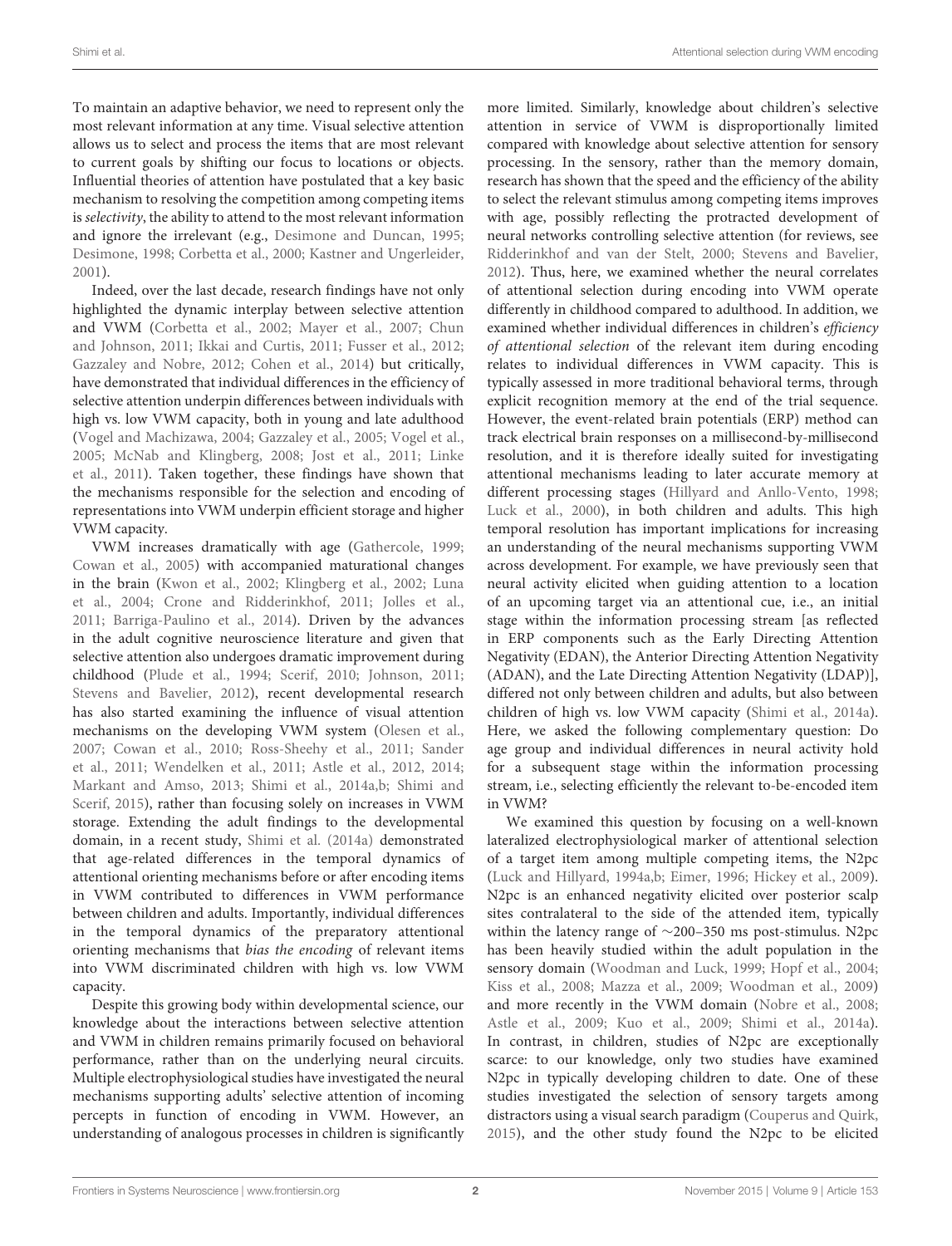by children when they retrospectively searched their VWM [\(Shimi et al.,](#page-9-16) [2014a\)](#page-9-16); in both cases, similarities and differences emerged between children and adults in the topography and latency of the N2pc respectively. Thus far, no published study has examined whether N2pc is involved in attentional selection during the encoding of information in VWM in childhood; and if so, whether it resembles the spatiotemporal characteristics of the N2pc involved in attentional selection during VMW encoding in adulthood. Here, by measuring N2pc, we examined: (1) whether children and adults elicit similar neural activity when selecting a target item among competing items, for encoding in VWM and (2) whether this neural activity relates to individual differences in VWM capacity in children.

## MATERIALS AND METHODS

## **Participants**

Seventeen typically developing children (5 males and 12 females), aged 10–11 years old ( $M = 10.2$  years old,  $SD = 0.39$ ), and 15 healthy adults (8 males and 7 females),  $21-34$  years old ( $M = 26.4$ years old,  $SD = 3.76$ ), participated in the study. Children were recruited from local primary schools via an opt-in procedure and adults were recruited among University postgraduate students. All participants were right-handed and had normal or correctedto-normal vision. The study had ethical approval from the Central University Research Ethics Committee of the University of Oxford. Prior to testing, adult participants and parents of child participants signed a consent form whereas children assented to participate in the study verbally. For their participation, adults received monetary compensation and children received an appreciation certificate. One adult participant was excluded from the analyses due to significantly below-chance behavioral performance. The same sample of participants was included in complementary analyses to those reported here, that focused on activity associated with attentional cues, rather than VWM arrays [\(Shimi et al.,](#page-9-16) [2014a\)](#page-9-16). We chose 10–11 year-olds as our age-comparison group to the adult group because a few developmental studies have shown that some cognitive control abilities reach the adult mature state around the age of 10–11 years of age whereas other cognitive control abilities continue to develop until later in adolescence (e.g., [Huizinga et al.,](#page-8-31) [2006\)](#page-8-31). Based on this, 10–11 year-olds could either be similar to adults or still developing, making them thus an interesting target age group to study the developmental state of selective attention and WM processes. Also, taking into account the large variability that may exist in children's data, we opted for a narrow age group that would provide more statistical power and maximize the likelihood of separating age-related and individual differences.

## Task and Stimuli

The full study design was described in detail elsewhere [\(Shimi](#page-9-16) [et al.,](#page-9-16) [2014a\)](#page-9-16). Here, we describe only the trial types related to the focus of the current paper. These are illustrated in **[Figure 1](#page-3-0)**. Participants viewed arrays of four colored items, followed by

a single colored probe item after a variable delay. They were instructed to indicate whether the probe was present among the initial four items by pressing a mouse button (left for present and right for absent). Items comprised identical line drawings of familiar objects and cartoons (e.g., basketballs, each subtending  $1.64° \times 2.05°$  of visual angle from a distance of 100 cm and centered at 2.87◦ lateral and 2.87◦ azimuthal eccentricity from a central fixation point). The items were presented in different colors (drawn from a set of seven colors: white, red, magenta, orange, yellow, green, and blue) on a black background. On half trials, the memory array was preceded by a spatial cue (white arrow;  $0.82^\circ \times 0.82^\circ$ ) that guided the participants' attention to one of the upcoming items of the array and was fully informative (100%) of the location of a target probe, should this appear in the memory array (cued trials henceforth). The cue was equally likely to point to one of the four possible locations. On the other half trials, a spatially uninformative white square  $(0.82° \times 0.82°)$  was presented before the array (neutral trials henceforth), and served the purpose of controlling for the non-spatial alerting effects that the spatial cue may engender.

Participants completed 12 practice trials to familiarize themselves with the task, followed by 192 test trials divided into blocks of 48 trials in each, with 67% of trials containing the probe in the memory array (''probe present'') and 33% of trials not containing it (''probe absent''). Cued and neutral trials were intermixed randomly within each block.

## Procedure

Participants were comfortably seated in a dimly illuminated, electrically shielded room, and were given written and verbal instructions along with examples on cards. On practice trials, participants received verbal feedback from the experimenter and visual feedback (correct, incorrect, no response) on the screen after each trial, whereas on test trials, participants received feedback about the number of correct responses every 16 trials and at the end of each block. Participants were recommended and reminded prior to the beginning of each block to pay attention to the cue as it would help them decide whether the probe item reappeared. They held the mouse with their right hand and were advised to respond as quickly and accurately as possible while maintaining their gaze on the fixation point throughout the trial. They were also asked to blink as little as possible, preferably after they responded, and to try to remain still during task performance. Participants were monitored throughout the task via a camera to ensure that they were engaged in the task and that they were not moving or blinking excessively during the task. All participants completed all test blocks except one child that completed one block less due to fatigue and loss of interest to the task. Self-paced breaks were inserted between blocks.

## EEG Recording and Processing

EEG was recorded continuously using a NuAmp amplifier (Neuroscan, Inc.) from 19 silver/silver chloride electrodes mounted on an elastic cap and positioned according to the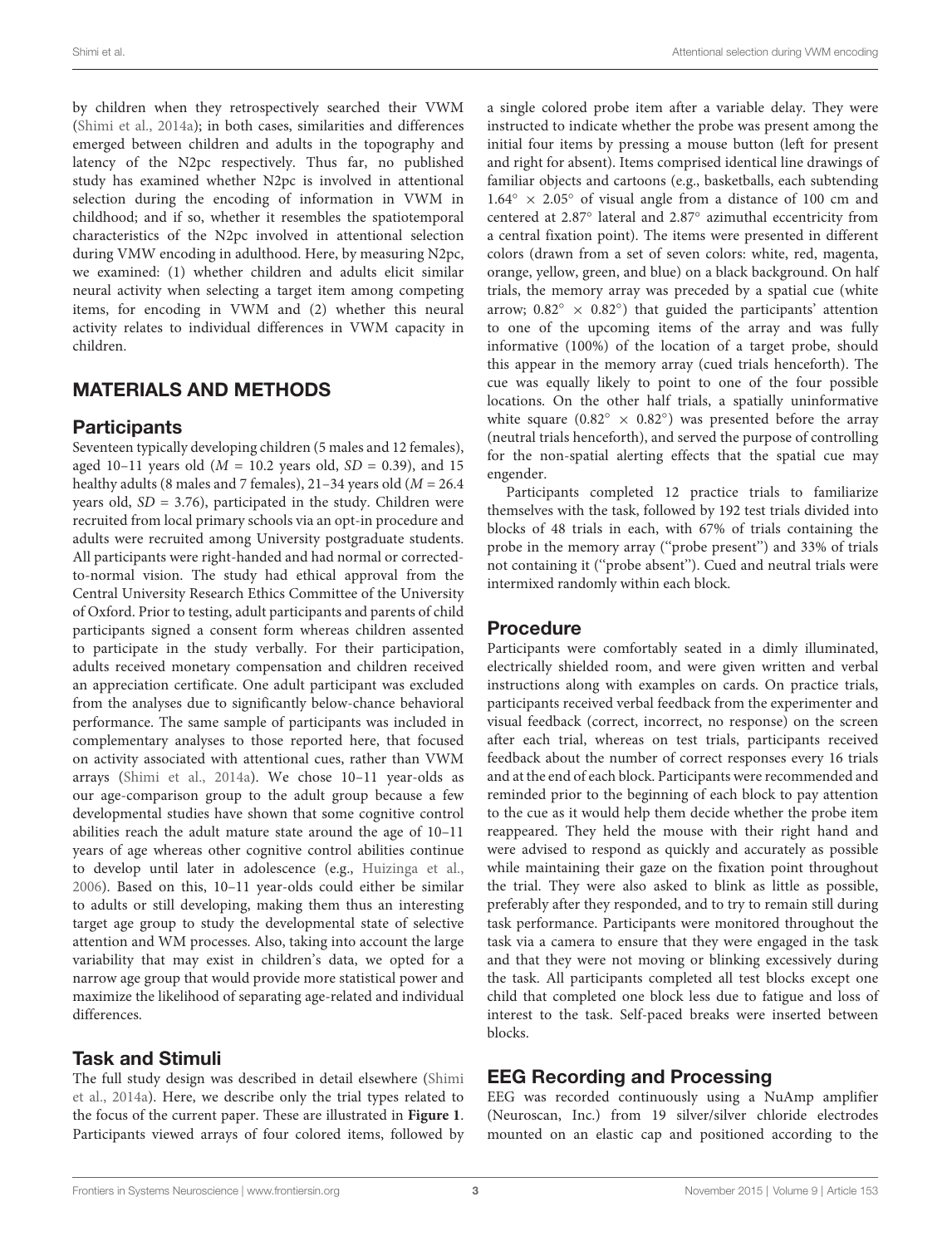

<span id="page-3-0"></span>varied fixation interval (800–1200 ms). Depending on the trial type, participants had to encode in VWM either one item out of the four (cued trials) or all four items (neutral trials). Subsequently, another spatially uninformative white square stimulus appeared for 300 ms. After a randomly varied fixation interval (800–1200 ms), the probe appeared for 350 ms followed by a fixation point that remained on the screen until a response was made or until a maximum of 5000 ms elapsed (leading to minimal trial attrition across age-groups). Participants had to respond whether the probe was present in the array or not by pressing mouse buttons. Bottom row shows Cowan's K (left panel) and median RT (right panel) scores on cued and neutral trials for 10-year-olds and adults. Error bars represent ±95% confidence intervals.

International 10–20 system [\(AEEGS,](#page-8-32) [1991\)](#page-8-32). The montage included four midline scalp sites (Fz, FCz, Cz, Pz) and five scalp sites over each hemisphere (F3/F4, C3/C4, P3/P4, PO7/PO8, O1/O2). Additional electrodes were used as ground and reference sites. The electrode placed at AFz on the midline served as the ground. The EEG was referenced on-line to the FCz electrode and then re-referenced off-line to the algebraic average of the left and the right mastoids. Blinks and eye movements were monitored by deriving bipolar recordings from electrodes placed on the outer canthi of both eyes (HEOG) and from one electrode placed below the right eye and F4 (VEOG). Electrode impedances were kept below 5 kΩ. The ongoing brain activity at all scalp sites was sampled every 1 ms (1000 Hz analog-to-digital sampling rate) and filtered with a band-pass of 0.50–70 Hz.

The EEG data were then filtered off-line with a low-pass filter of 40 Hz and the continuous EEG was segmented into epochs, time-locked to the onset of the memory array in cued trials. Given that we were interested in neural activity that was lateralized with respect to the side of the to-be-encoded item, epochs from leftward and rightward trials were combined with an averaging procedure that preserved the spatial location of the electrodes relative to the position of the to-be-encoded item (i.e., contralateral or ipsilateral). Epochs started 100 ms prior to- and ended 600 ms after stimulus onset. ERP amplitude values were baseline corrected relative to a −100–50 ms stimulus interval. Epochs containing excessive noise or drift  $(\pm 100 \,\mu\text{V})$  for adults and  $\pm$ 150 µV for children) at any electrode were excluded from subsequent analyses. Furthermore, epochs containing blinks or eye movements ( $\pm 50 \mu$ V for adults and  $\pm 100 \mu$ V for children) were rejected. The thresholds for each age-group were chosen based on previous ERP parameters used with adults (e.g., [Murray](#page-9-27) [et al.,](#page-9-27) [2011\)](#page-9-27) and with children (e.g., [Melinder et al.,](#page-9-28) [2010\)](#page-9-28) and to be in line with the previous ERP parameters used with the same sample of participants [\(Shimi et al.,](#page-9-16) [2014a\)](#page-9-16). Due to skull differences [\(Scerif et al.,](#page-9-29) [2006\)](#page-9-29) as well as other physiological differences between children and adults (e.g., brain tissue) and given that children's spectral power is higher than adults' [\(Barriga-Paulino et al.,](#page-8-33) [2011\)](#page-8-33), different artifact rejection thresholds are required in order to refrain from excluding clean EEG trials from the children's data. In addition, all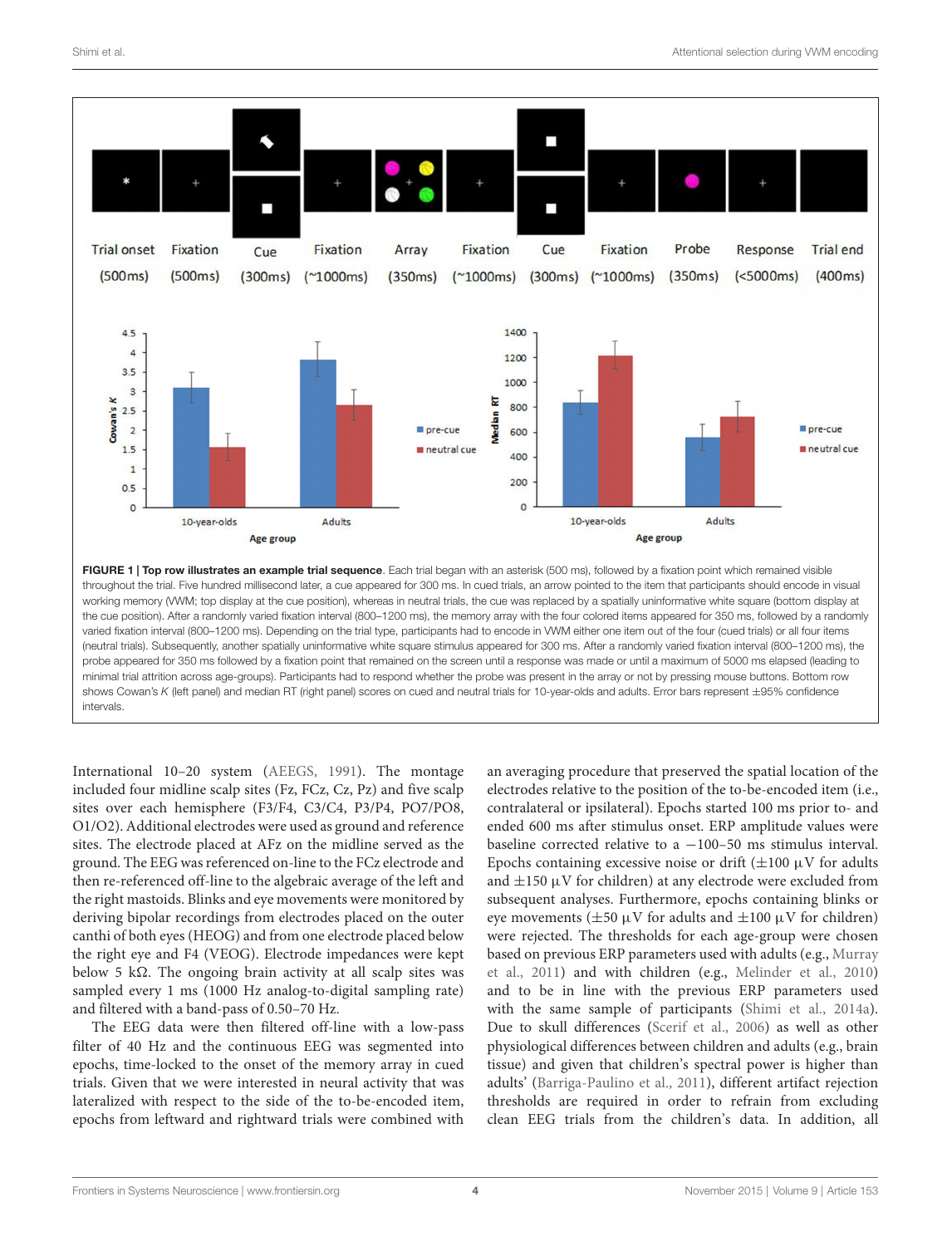epochs were visually inspected for any residual artifacts, which were all manually eliminated, an additional check that was especially important for lateralized eye-movements, as these may capture overt rather than covert attention. This artifact rejection procedure resulted in retaining approximately 82% of overall trials for adults and 85% of overall trials for children. Finally, trials with incorrect behavioral responses were discarded. In order to maintain an acceptable signal-to-noise ratio, the accepted lower number of trials per participant was set to 20 trials, and on average retained 70 trials for adults and 74 trials for children.

#### ERP Analyses

The aim of this experiment was to examine children's neural correlate of selecting one out of multiple items for encoding into VWM, its relation with behavior, and whether it resembles the neural correlate observed in adults. Hence, the ERP analyses focused on epochs locked to the memory arrays presented after an attentional cue guided participants' attention to the item that they should encode in VWM. We targeted a well-known lateralized ERP marker of attentional selection, namely N2pc, and we quantified it as the mean voltage difference between contralateral and ipsilateral sites relative to the side of the to-beselected item (target henceforth). Based on the previous findings, N2pc was expected to occur, and therefore measured, at posterior electrodes, PO7/8 and O1/2. We examined the presence of N2pc only for memory arrays in cued trials as there was not one specific lateralized item to be encoded in arrays of neutral trials, rather participants had to encode all four items. The time windows for analyzing the N2pc for each age group were selected on the basis of the following latency analysis: lateralized voltage differences were tested in successive time-bins in steps of 40 ms intervals between 260 and 400 ms following visual inspection of the two group average waveforms. Effects were considered significant if a  $p < 0.05$  criterion was exceeded for 40 ms and persisted over at least two successive time bins in a given region. This exploratory analysis for each age group guided the selection of the time window with which to test for the presence of an N2pc effect. A two-way repeated measures ANOVA was then conducted on the mean amplitude of the neural activity in the longer time window merging the time-bins in which the effects were found significant and sustained, testing the effects of electrodes (PO7/8 and O1/2) and visual hemifield (contralateral and ipsilateral to the target).

#### Behavioral Analyses

Separate mixed-design ANOVAs were performed on d-prime, K, and median RT scores with trial type (cued, neutral) as the within-subject variable and the age group (10-year-olds, adults) as the between-subject variable. D-prime and Cowan's K measures converged so for brevity here we report statistics only for  $K$ . Cowan's  $K$  is a memory capacity measure that reflects the number of stored items in memory [\(Pashler,](#page-9-30) [1988;](#page-9-30) [Cowan,](#page-8-0) [2001\)](#page-8-0) and here was calculated using the formula:  $K = S$  (set size of the initial array) × (hit rate – false alarm rate). Hit rate was defined as the conditional probability that the participants responded probe present when the probe

was indeed present and false alarm rate was defined as the conditional probability that the participants responded probe present when in fact the probe was absent. Extreme scores (e.g., perfect hit rate) were adjusted using the formula 1−(1/2N) as recommended by [Macmillan and Creelman](#page-9-31) [\(2005\)](#page-9-31) where  $N =$  the number of total trials in a condition. RTs were computed for probe-present trials and for correct responses only because incorrect responses and absent trials maybe influenced by multiple non attentional processes (as discussed in [Griffin and Nobre,](#page-8-34) [2003\)](#page-8-34). In addition, we explored functional links between behavioral performance and neural activity in children via split-half paired-sample t-tests on high- and lowmemory capacity groups (as a function of cueing benefit in  $K$ ) separately.

## RESULTS

### Behavioral Results

There were significant main effects of age group,  $F_{(1,29)} = 14.65$ ,  $p = 0.001$ , with overall higher K scores in adults ( $M = 3.24$ ) compared with children ( $M = 2.33$ ), and trial type,  $F_{(1,29)} = 96.41$ ,  $p < 0.001$ , with significantly higher K scores in cued ( $M = 3.46$ ) than in neutral trials ( $M = 2.11$ ). The interaction of age group  $\times$ trial type did not reach significance,  $F_{(1,29)} = 1.82$ ,  $p = 0.19$ , suggesting that benefits from cues in accuracy did not differ significantly between children and adults.

The analysis on median RTs to probes accurately reported as present in the memory array showed significant main effects of age group,  $F_{(1,29)} = 35.27$ ,  $p < 0.001$ , and trial type  $F_{(1,29)} = 51.72$ ,  $p < 0.001$ , as well as a significant interaction of age group  $\times$ trial type,  $F_{(1,29)} = 7.47$ ,  $p = 0.011$ . Analyses of simple main effects for the age-group  $\times$  trial type interaction revealed that the interaction was driven by a smaller RT benefit drawn from cues by adults ( $M = 170$ ) than children ( $M = 378$ ,  $p = 0.008$ ). A subsequent difference-scores analysis was carried out to interpret the interaction independently of baseline differences on neutral trials, and taking overall slowing in RT into account by treating RT differences as proportions of neutral RTs [(neutral-cued)/neutral]. The effect on scaled RTs did not remain significant ( $p = 0.25$ ), thus suggesting that the larger RT benefits in children depended on overall slowing in baseline responses by the children. **[Figure 1](#page-3-0)** shows behavioral results.

### ERP Results

#### Adults

For adults, there was significant enhanced negativity contralateral to the position of the target in the memory array between 260 and 320 ms at PO7/8 and O1/2 sites,  $F_{(1,13)} = 6.03$ ,  $p = 0.029$ , reflecting the N2pc. **[Figure 2](#page-5-0)** illustrates the neural activity elicited during attentional selection of the target item for encoding into VWM for adults.

#### Children

The statistical analysis on the children's ERP amplitude showed similarities and differences compared to adults in terms of topography of the effects and their timing respectively. There was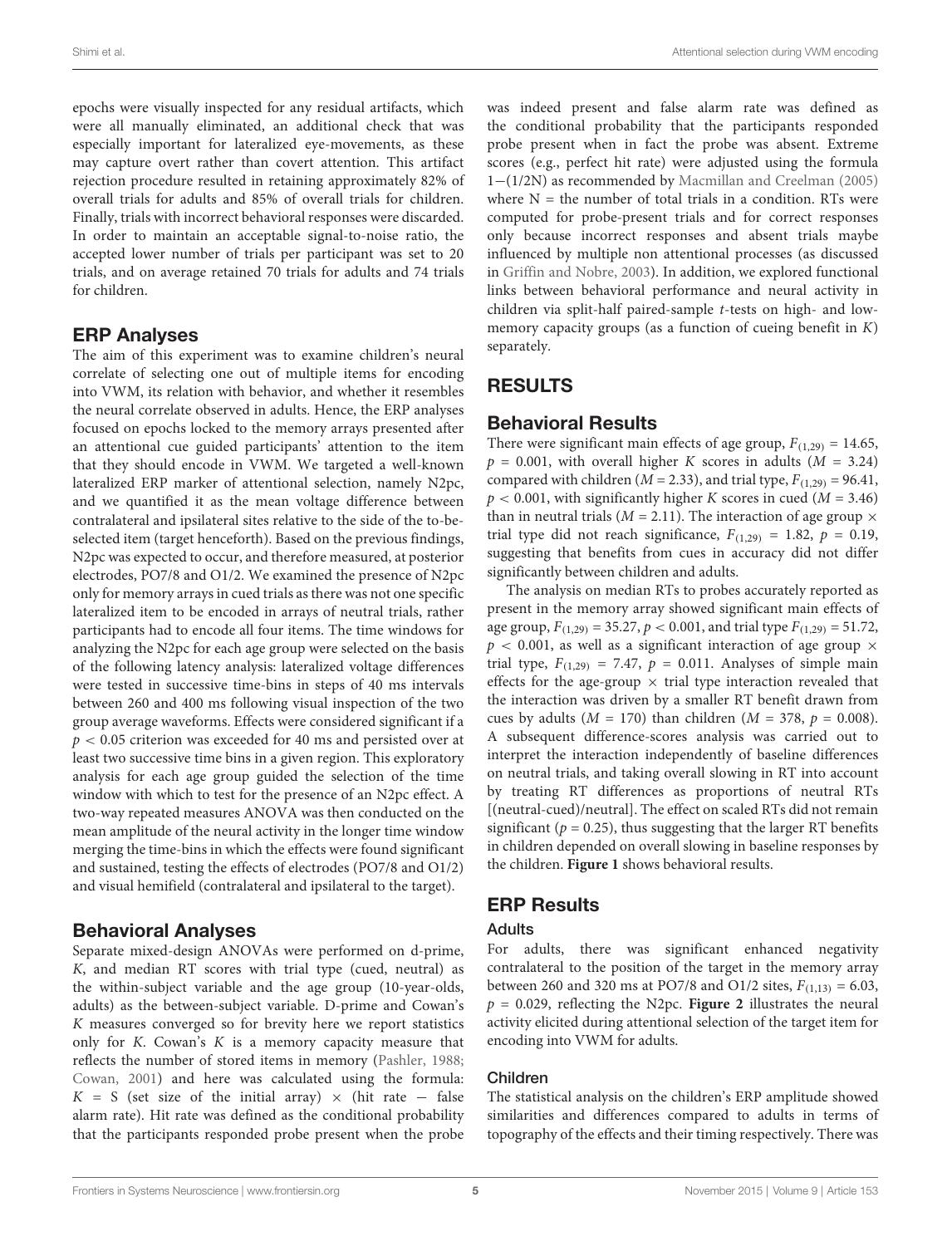

<span id="page-5-0"></span>significant enhanced negativity contralateral to the position of the target in the memory array between 280 and 380 ms at PO7/8 and O1/2 sites,  $F_{(1,16)} = 4.74$ ,  $p = 0.045$ , signifying N2pc. **[Figure 3](#page-5-1)** illustrates the neural activity elicited during attentional selection of the target item for encoding into VWM for children.

## Electrophysiological Predictors of VWM Capacity in Children

Subsequently, we examined whether children's ability to deploy attentional selection in function of encoding into VWM related to their VWM capacity. We chose to examine this in

<span id="page-5-1"></span>

the time-window that the N2pc was elicited in adults (i.e., 260–320 ms), in order to investigate whether children that demonstrate a magnitude of ''adult-like'' neural activity during attentional selection at encoding, will show a greater cueing benefit in VWM capacity. Previous results have shown that the large variability in children's VWM capacity is explained by some children demonstrating an ''adult-like'' neural profile in their efficiency of preparatory attention whereas other don't [\(Shimi](#page-9-16) [et al.,](#page-9-16) [2014a\)](#page-9-16). By examining a similar question here, results can demonstrate functional links between the efficiency of attentional selection at encoding and later VWM performance in childhood, a question that has not been investigated before.

We carried out median-split analyses, by dividing children into high- and low-capacity groups (on the basis of K benefit). This allowed us to carry out paired-sample  $t$ -tests between contralateral and ipsilateral ERP amplitudes, and therefore explore the presence of ''adult-like'' N2pc in each capacity group separately. Splitting the children into those who showed a large vs. small cue benefit following spatial cues in terms of K revealed a significant enhanced negativity contralateral to the position of the target in the memory array between 260 and 320 ms at PO7/8 and O1/2 sites,  $F_{(1,8)} = 5.77$ ,  $p = 0.04$ , i.e., N2pc, for the large cue benefit group. In contrast, there was no statistically significant N2pc in the small cue benefit group,  $F_{(1,7)} = 0.27$ , p = 0.62 (**[Figure 4](#page-6-0)**).

## **DISCUSSION**

The aims of this study were to identify the ERP correlates of children's attentional selection of a target item, among multiple competing items, during encoding in VWM, and to test whether these resemble the neural correlates involved in adults' selective encoding in VWM. Results showed that both children and adults elicited a significant negativity contralateral to the item to be encoded in VWM, i.e., both age groups elicited an N2pc. The observed ERP component had a similar topographical distribution between the two age groups but differed in latency. Importantly, individual differences in the extent to which the N2pc at encoding was ''adult-like'' related to variation in VWM performance at the end of the trial in children.

Despite overall better VWM performance and higher VWM capacity for adults compared to children, all participants benefitted from cues before encoding. This suggests that when the memory array appeared, both children and adults largely selected the item to be probed for encoding in VWM. This behavioral finding was corroborated by the neural activity participants elicited following memory array onset: all participants elicited greater negativity at posterior scalp sites (O1/2 and PO7/8) contralateral to the target item, and this neural activity shared the typical spatiotemporal characteristics of the N2pc. The N2pc has been associated with visual search and spatial selection of targets among distractors in incoming percepts (e.g., [Eimer,](#page-8-24) [1996;](#page-8-24) [Luck et al.,](#page-9-32) [1997;](#page-9-32) [Hopf et al.,](#page-8-35) [2000;](#page-8-35) [Hickey et al.,](#page-8-25) [2009\)](#page-8-25) as well as with search and detection of targets held in VWM (e.g., [Kuo et al.,](#page-8-29) [2009;](#page-8-29) [Dell'Acqua](#page-8-36) [et al.,](#page-8-36) [2010;](#page-8-36) [Shimi et al.,](#page-9-16) [2014a\)](#page-9-16). Obtaining an N2pc here suggests that selective attention during VWM encoding both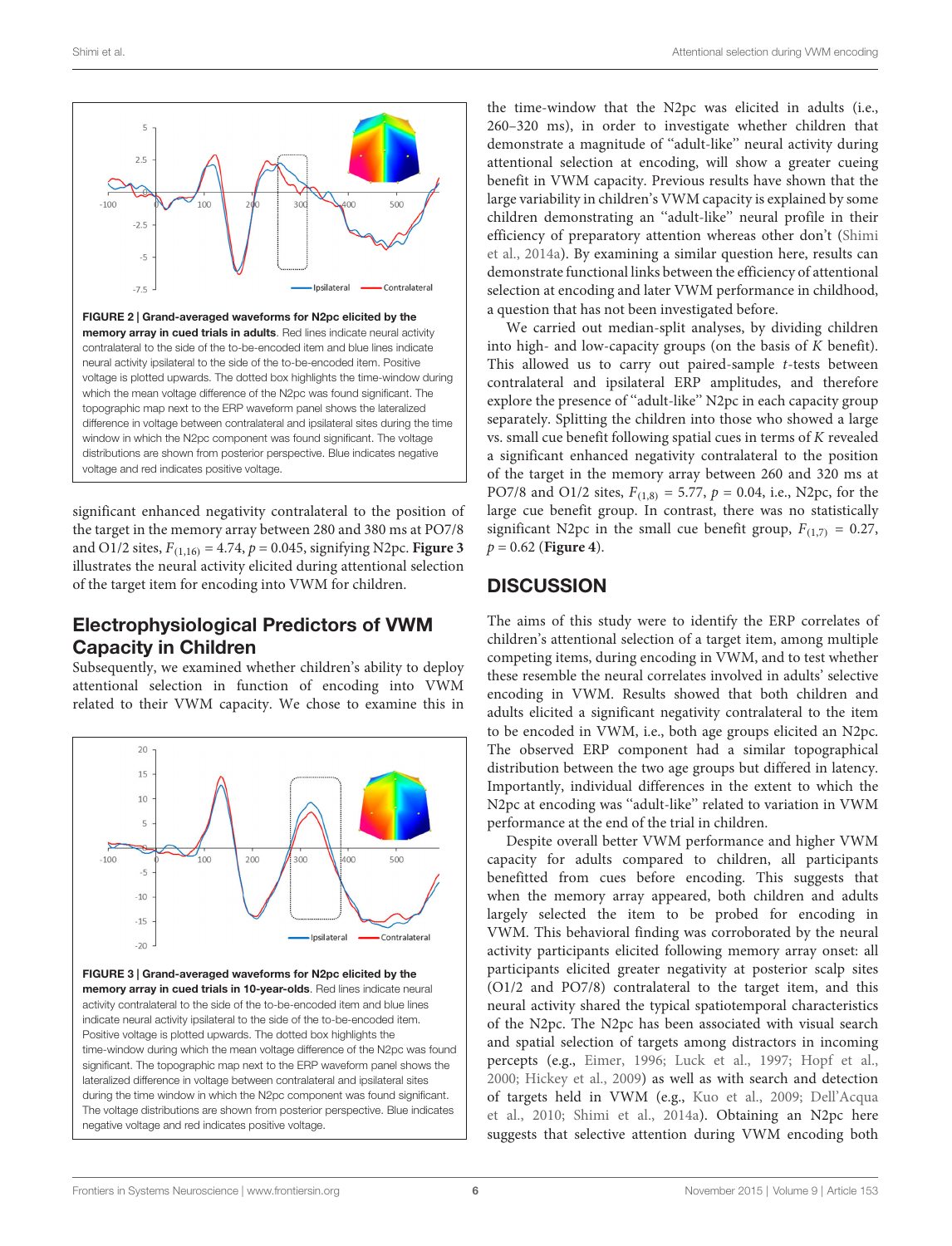

<span id="page-6-0"></span>in childhood and in adulthood involves spatially selecting the target item from the memory array for later recognition. In combination with recent findings where preparatory shifts of attentional orienting did not elicit an N2pc [\(Shimi et al.,](#page-9-16) [2014a\)](#page-9-16), our current result is consistent with past adult studies suggesting that the N2pc does not simply index the generalized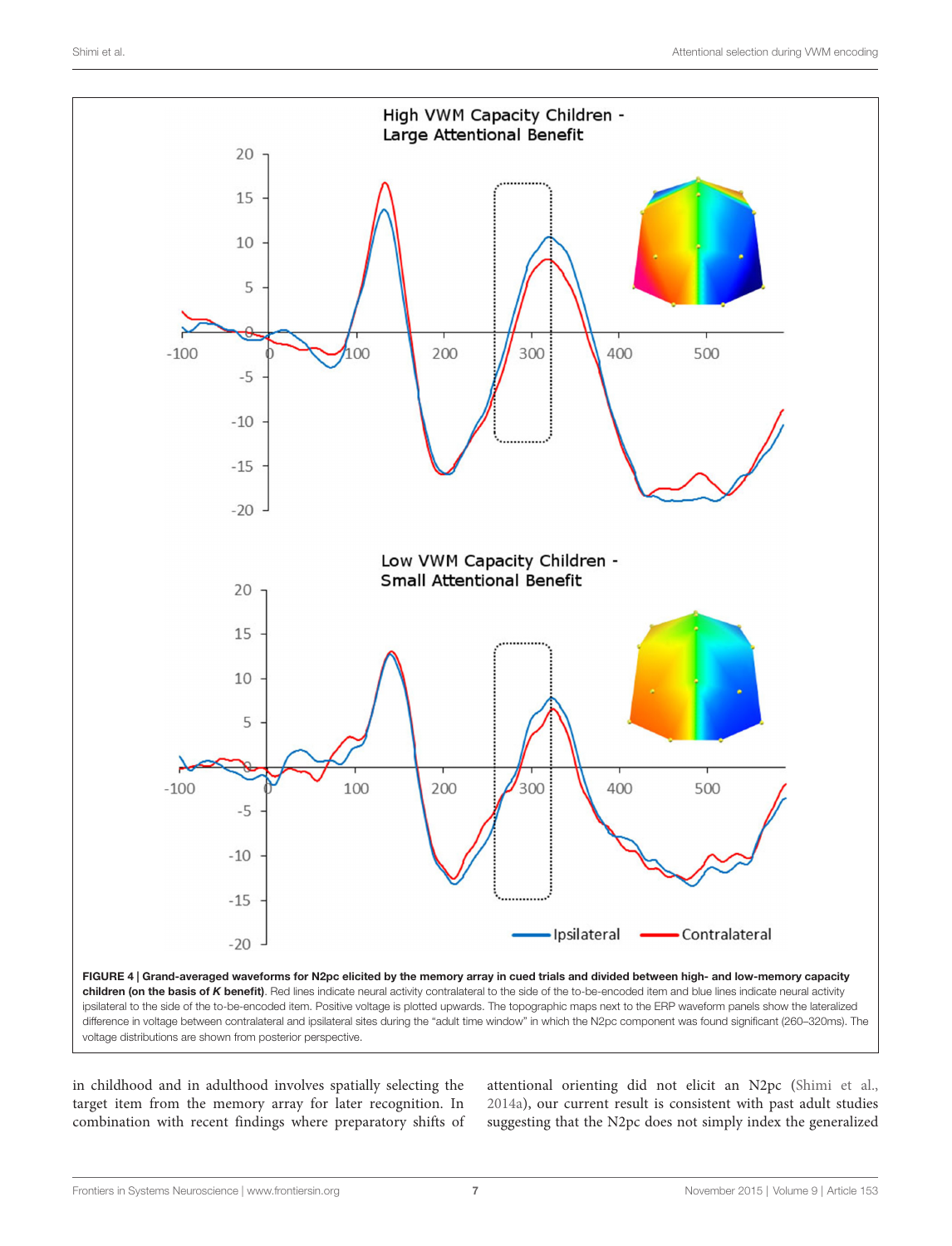attentional deployment in visual space towards anticipated target locations, but rather it reflects spatial attentional selection of target objects [\(Kiss et al.,](#page-8-27) [2008;](#page-8-27) [Woodman et al.,](#page-9-25) [2009\)](#page-9-25). The current study extends these observations to the VWM domain both for childhood and adulthood. Following topdown modulations from fronto-parietal areas during preparatory orienting of attention [\(Murray et al.,](#page-9-27) [2011;](#page-9-27) [Eimer,](#page-8-37) [2014a](#page-8-37)[,b;](#page-8-38) [Shimi et al.,](#page-9-16) [2014a\)](#page-9-16), the prioritization of a visual percept during encoding in VWM seems to include sensory regions of visual cortex, with posterior parietal occipital cortex coding the attended percept more specifically. This finding is noteworthy for developmental cognitive neuroscientists studying attention and/or VWM, as no prior study has examined the temporal dynamics involved in children's attentional selection during VWM encoding. Although a few other developmental studies have examined gating mechanisms in VWM [\(Sander et al.,](#page-9-13) [2011;](#page-9-13) [Astle et al.,](#page-8-22) [2014\)](#page-8-22), these have been focused on a subsequent ERP component to N2pc, i.e., the contralateral delay activity (CDA) which has mainly been investigated in the context of modulation by the number of items currently maintained in VWM, and not in terms of the deployment of selective attention to a specific stimulus for encoding.

Even though the N2pc was elicited in both age groups, there were latency and duration differences of the ERP component between the two age groups; that is, children as a group elicited the N2pc later and for longer than adults. This finding suggests that, although both children and adults can select the target item among multiple competing items during encoding in VWM, at least when appropriate attentional cues that guide selective attention are provided, the two age groups nonetheless differ in their ability to do so. It seems that, at the group level, children are slower and need more time to selectively and efficiently encode the relevant item from irrelevant information in VWM compared to adults. This result is in line with findings from the sensory domain that have shown that the speed and the efficiency of selection for relevant stimulus among competing items improves with age [\(Ridderinkhof and van der Stelt,](#page-9-19) [2000\)](#page-9-19). Therefore our result extends previous findings relating selective attention for perception to the VWM domain. This neural change in attentional efficiency during encoding in VWM from childhood to adulthood may be the outcome of richer myelination of axons taking place across development, which may have an effect on axonal transmission and subsequently on the speed and efficiency of cognitive processing [\(Giedd](#page-8-39) [et al.,](#page-8-39) [1999;](#page-8-39) [Klingberg et al.,](#page-8-40) [1999;](#page-8-40) [Casey et al.,](#page-8-41) [2005;](#page-8-41) [Craik and](#page-8-42) [Bialystok,](#page-8-42) [2006\)](#page-8-42).

Finally, despite the reliable presence of the N2pc in children at the group level (which provided a clear neural index of their ability to focus attention and to select the target item for encoding in VWM and for later recognition), our second key finding is the high degree of variability across children in the ability to attend to and encode targets in VWM. Children who demonstrated an ''adult-like'' neural modulation during the encoding phase of the target item, benefitted the most from attention cues that pointed to the item to-be-probed, and thus to the item that they should encode in VWM. In other words, high-capacity children who elicited the N2pc sharing the same spatio-temporal characteristics of the ERP component observed in adults (i.e., the N2pc was elicited earlier and for shorter period of time) showed a large attention benefit effect in their recognition memory performance for cued trials, compared to neutral trials. In contrast, low-capacity children did not show a robust differentiation in the adult N2pc time window, and showed a small attention benefit in behavioral terms. It is well accepted now that younger and older adults' ability to regulate access to VWM in a goal-directed manner is vital for protecting VWM capacity from irrelevant information [\(Vogel and Machizawa,](#page-9-2) [2004;](#page-9-2) [Gazzaley et al.,](#page-8-11) [2005;](#page-8-11) [Vogel et al.,](#page-9-3) [2005;](#page-9-3) [McNab and](#page-9-4) [Klingberg,](#page-9-4) [2008;](#page-9-4) [Zanto and Gazzaley,](#page-9-33) [2009;](#page-9-33) [Murray et al.,](#page-9-27) [2011\)](#page-9-27). Extending recent developmental neuroscience findings that have shown that individual differences in preparatory neural activity prior to encoding information in VWM distinguish children with high vs. low VWM capacity [\(Shimi et al.,](#page-9-16) [2014a\)](#page-9-16), our current findings demonstrate that individual differences in neural activity underlying selective attention during VWM encoding also discriminate children of high vs. low VWM capacity. Children's ability to deploy selective attention and to encode only the relevant item in VWM, which ultimately results in higher VWM capacity, is mediated by faster and more efficient neural processing that approximates the adults' neural profile. Future directions may include the investigation of possible other behavioral correlates of adult-like selection markers: for example, it is possible that children with higher VWM capacity and N2pc also score highly on measures of intelligence, although we did not measure these here. Nonetheless, to our knowledge, this is the first study to show correlations between the mechanisms of selective attentional deployment to a specific target item during VWM encoding (N2pc) and VWM capacity in childhood.

In conclusion, current findings demonstrate that efficient deployment of selective attention goes hand in hand with efficient VWM encoding both in childhood and in adulthood. Although behavioral data do not seem sensitive enough to capture age group differences in processing speed of VWM encoding, the underlying neural pattern demonstrates that from childhood children with more refined skills in selective attention, exhibit higher VWM capacity. These findings provide new insights to the relatively recent developmental cognitive neuroscience literature examining attentional contributions to increases in VWM capacity. Future studies examining the developmental trajectories of selective attention in service of VWM capacity can shed light on the maturation of the N2pc and behavioral related parameters.

## ACKNOWLEDGMENTS

AS was supported by a Bodossaki Foundation scholarship, St. Peter's College, University of Oxford and by an A.G Leventis Foundation scholarship. GS was supported by a Scholar Award of the James S. McDonnell Foundation. AC Nobre was supported by a Wellcome Trust Senior Investigator Award (104571/Z/14/Z). Also, special thanks to Brain and Cognition Lab for help and/or intellectual input to the study.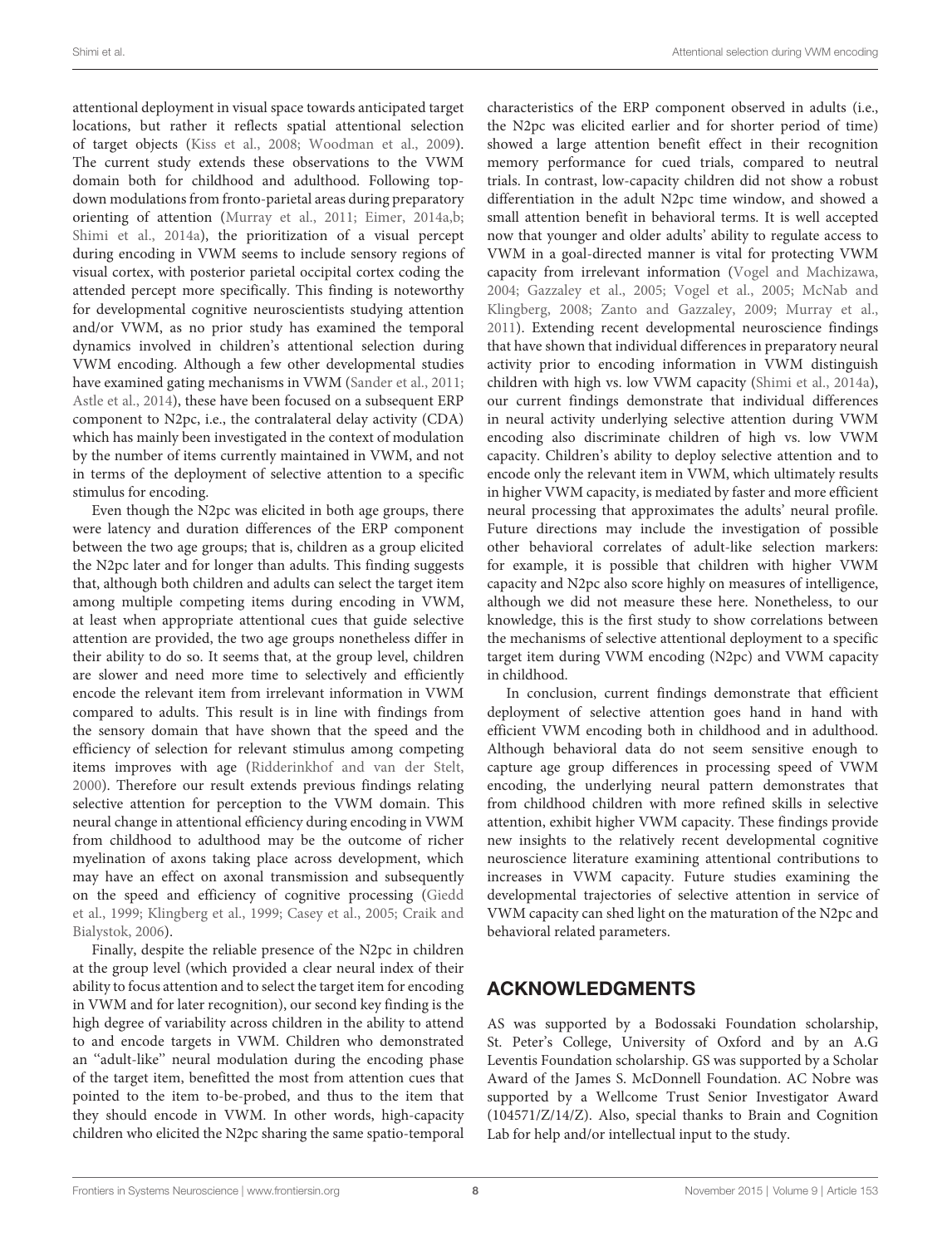## **REFERENCES**

- <span id="page-8-32"></span>AEEGS. (1991). American electroencephalographic society guidelines for standard electrode position nomenclature. J. Clin. Neurophysiol. 8, 200–202. doi: 10. 1097/00004691-199104000-00007
- <span id="page-8-22"></span>Astle, D. E., Harvey, H., Stokes, M., Mohseni, H., Nobre, A. C., and Scerif, G. (2014). Distinct neural mechanisms of individual and developmental differences in VSTM capacity. Dev. Psychobiol. 56, 601–610. doi: 10.1002/dev. 21126
- <span id="page-8-21"></span>Astle, D. E., Nobre, A. C., and Scerif, G. (2012). Attentional control constrains visual short-term memory: insights from developmental and individual differences. Q. J. Exp. Psychol. Hove. 65, 277–294. doi: 10.1080/17470218.2010. 492622
- <span id="page-8-28"></span>Astle, D. E., Scerif, G., Kuo, B. C., and Nobre, A. C. (2009). Spatial selection of features within perceived and remembered objects. Front. Human Neurosci. 3:6. doi: 10.3389/neuro.09.006.2009
- <span id="page-8-33"></span>Barriga-Paulino, C. I., Flores, A. B., and Gómez, C. M. (2011). Developmental changes in the eeg rhythms of children and young adults. J. Psychophysiol. 25, 143–158. doi: 10.1027/0269-8803/a000052
- <span id="page-8-18"></span>Barriga-Paulino, C. I., Rodríguez-Martínez, E. I., Rojas-Benjumea, M. Á., and Gómez, C. M. (2014). Slow wave maturation on a visual working memory task. Brain Cogn. 88, 43–54. doi: 10.1016/j.bandc.2014.04.003
- <span id="page-8-41"></span>Casey, B. J., Tottenham, N., Liston, C., and Durston, S. (2005). Imaging the developing brain: what have we learned about cognitive development? Trends Cogn. Sci. 9, 104–110. doi: 10.1016/j.tics.2005.01.011
- <span id="page-8-6"></span>Chun, M. M., and Johnson, M. K. (2011). Memory: enduring traces of perceptual and reflective attention. Neuron 72, 520–535. doi: 10.1016/j.neuron.2011. 10.026
- <span id="page-8-10"></span>Cohen, J. R., Sreenivasan, K. K., and D'Esposito, M. (2014). Correspondence between stimulus encoding-and maintenance-related neural processes underlies successful working memory. Cereb. Cortex 24, 593–599. doi: 10. 1093/cercor/bhs339
- <span id="page-8-5"></span>Corbetta, M., Kincade, J. M., and Shulman, G. L. (2002). Neural systems for visual orienting and their relationships to spatial working memory. J. Cogn. Neurosci. 14, 508–523. doi: 10.1162/089892902317362029
- <span id="page-8-3"></span>Corbetta, M., Kincade, J. M., Ollinger, J. M., McAvoy, M. P., and Shulman, G. L. (2000). Voluntary orienting is dissociated from target detection in human posterior parietal cortex. Nat. Neurosci. 3, 292–297. doi: 10.1038/73009
- <span id="page-8-30"></span>Couperus, J. W., and Quirk, C. (2015). Visual search and the N2pc in children. Atten. Percept. Psychophys. 77, 768–776. doi: 10.3758/s13414-015-0833-5
- <span id="page-8-0"></span>Cowan, N. (2001). The magical number 4 in short-term memory: a reconsideration of mental storage capacity. Behav. Brain Sci. 24, 87–185. doi: 10. 1017/s0140525x01003922
- <span id="page-8-14"></span>Cowan, N., Elliott, E. M., Scott Saults, J., Morey, C. C., Mattox, S., Hismjatullina, A., et al. (2005). On the capacity of attention: its estimation and its role in working memory and cognitive aptitudes. Cogn. Psychol. 51, 42–100. doi: 10. 1016/j.cogpsych.2004.12.001
- <span id="page-8-20"></span>Cowan, N., Morey, C. C., AuBuchon, A. M., Zwilling, C. E., and Gilchrist, A. L. (2010). Seven-year-olds allocate attention like adults unless working memory is overloaded. Dev. Sci. 13, 120–133. doi: 10.1111/j.1467-7687.2009.00864.x
- <span id="page-8-42"></span>Craik, F. I. M., and Bialystok, E. (2006). Cognition through the lifespan: mechanisms of change. Trends Cogn. Sci. 10, 131–138. doi: 10.1016/j.tics.2006. 01.007
- <span id="page-8-16"></span>Crone, E. A., and Ridderinkhof, K. R. (2011). The developing brain: from theory to neuroimaging and back. Dev. Cogn. Neurosci. 1, 101–109. doi: 10.1016/j.dcn. 2010.12.001
- <span id="page-8-36"></span>Dell'Acqua, R., Sessa, P., Toffanin, P., Luria, R., and Jolicoeur, P. (2010). Orienting attention to objects in visual short-term memory. Neuropsychologia 48, 419–428. doi: 10.1016/j.neuropsychologia.2009.09.033
- <span id="page-8-2"></span>Desimone, R. (1998). Visual attention mediated by biased competition in extrastriate visual cortex. Philos. Trans. R. Soc. Lond. B. Biol. Sci. 353, 1245–1255. doi: 10.1098/rstb.1998.0280
- <span id="page-8-1"></span>Desimone, R., and Duncan, J. (1995). Neural mechanisms of selective visual attention. Annu. Rev. Neurosci. 18, 193–222. doi: 10.1146/annurev.neuro. 18.1.193
- <span id="page-8-24"></span>Eimer, M. (1996). The N2pc component as an indicator of attentional selectivity. Electroencephalogr. Clin. Neurophysiol. 99, 225–234. doi: 10.1016/0013- 4694(96)95711-9
- <span id="page-8-37"></span>Eimer, M. (2014a). The neural basis of attentional control in visual search. Trends Cogn. Sci. 18, 526–535. doi: 10.1016/j.tics.2014.05.005
- <span id="page-8-38"></span>Eimer, M. (2014b). "The time course of spatial attention: insights from eventrelated brain potentials,'' in The Oxford Handbook of Attention, eds A. Nobre and S. Kastner (Oxford: Oxford University Press), 289–317.
- <span id="page-8-8"></span>Fusser, F., Linden, D. E. J., Rahm, B., Hampel, H., Haenschel, C., and Mayer, J. S. (2012). Common capacity-limited neural mechanisms of selective attention and spatial working memory encoding. Eur. J. Neurosci. 34, 827–838. doi: 10. 1111/j.1460-9568.2011.07794.x
- <span id="page-8-13"></span>Gathercole, S. E. (1999). Cognitive approaches to the development of shortterm memory. Trends Cogn. Sci. Regul. Ed. 3, 410–419. doi: 10.1016/s1364- 6613(99)01388-1
- <span id="page-8-9"></span>Gazzaley, A., and Nobre, A. C. (2012). Top-down modulation: bridging selective attention and working memory. Trends Cogn. Sci. 16, 129–135. doi: 10.1016/j. tics.2011.11.014
- <span id="page-8-11"></span>Gazzaley, A., Cooney, J. W., Rissman, J., and D'Esposito, M. (2005). Top-down suppression deficit underlies working memory impairment in normal aging. Nat. Neurosci. 8, 1298–1300. doi: 10.1038/nn1543
- <span id="page-8-39"></span>Giedd, J. N., Blumenthal, J., Jeffries, N. O., Castellanos, F. X., Liu, H., Zijdenbos, A., et al. (1999). Brain development during childhood and adolescence: a longitudinal MRI study. Nat. Neurosci. 2, 861–863. doi: 10.1038/13158
- <span id="page-8-34"></span>Griffin, I. C., and Nobre, A. C. (2003). Orienting attention to locations in internal representations. J. Cogn. Neurosci. 15, 1176–1194. doi: 10. 1162/089892903322598139
- <span id="page-8-25"></span>Hickey, C., Di Lollo, V., and McDonald, J. J. (2009). Electrophysiological indices of target and distractor processing in visual search. J. Cogn. Neurosci. 21, 760–775. doi: 10.1162/jocn.2009.21039
- <span id="page-8-23"></span>Hillyard, S. A., and Anllo-Vento, L. (1998). Event-related brain potentials in the study of visual selective attention. Proc. Natl. Acad. Sci. U S A 95, 781–787. doi: 10.1073/pnas.95.3.781
- <span id="page-8-35"></span>Hopf, J. M., Luck, S. J., Girelli, M., Hagner, T., Mangun, G. R., Scheich, H., et al. (2000). Neural sources of focused attention in visual search. Cereb. Cortex 10, 1233–1241. doi: 10.1093/cercor/10.12.1233
- <span id="page-8-26"></span>Hopf, J.-M., Boelmans, K., Schoenfeld, M. A., Luck, S. J., and Heinze, H. J. (2004). Attention to features precedes attention to locations in visual search: evidence from electromagnetic brain responses in humans. J. Neurosci. 24, 1822–1832. doi: 10.1523/jneurosci.3564-03.2004
- <span id="page-8-31"></span>Huizinga, M., Dolan, C. V., and van der Molen, M. W. (2006). Age-related change in executive function: Developmental trends and a latent variable analysis. Neuropsychologia 44, 2017–2036. doi: 10.1016/j.neuropsychologia.2006.01.010
- <span id="page-8-7"></span>Ikkai, A., and Curtis, C. E. (2011). Common neural mechanisms supporting spatial working memory, attention and motor intention. Neuropsychologia 49, 1428–1434. doi: 10.1016/j.neuropsychologia.2010.12.020
- <span id="page-8-19"></span>Johnson, M. H. (2011). "Vision, orienting and attention," in Developmental Cognitive Neuroscience, eds M. H. Johnson and M. de Haan (Hoboken: Wiley-Blackwell), 81–104.
- <span id="page-8-17"></span>Jolles, D. D., Kleibeuker, S. W., Rombouts, S. A. R. B., and Crone, E. A. (2011). Developmental differences in prefrontal activation during working memory maintenance and manipulation for different memory loads. Dev. Sci. 14, 713–724. doi: 10.1111/j.1467-7687.2010.01016.x
- <span id="page-8-12"></span>Jost, K., Bryck, R. L., Vogel, E. K., and Mayr, U. (2011). Are old adults just like low working memory young adults? Filtering efficiency and age differences in visual working memory. Cereb. Cortex 21, 1147–1154. doi: 10.1093/cercor/bhq185
- <span id="page-8-4"></span>Kastner, S., and Ungerleider, L. G. (2001). The neural basis of biased competition in human visual cortex. Neuropsychologia 39, 1263–1276. doi: 10.1016/s0028- 3932(01)00116-6
- <span id="page-8-27"></span>Kiss, M., Van Velzen, J., and Eimer, M. (2008). The N2pc component and its links to attention shifts and spatially selective visual processing. Psychophysiology 45, 240–249. doi: 10.1111/j.1469-8986.2007.00611.x
- <span id="page-8-15"></span>Klingberg, T., Forssberg, H., and Westerberg, H. (2002). Training of working memory in children with ADHD. J. Clin. Exp. Neuropsychol. 24, 781–791. doi: 10.1076/jcen.24.6.781.8395
- <span id="page-8-40"></span>Klingberg, T., Vaidya, C. J., Gabrieli, J. D., Moseley, M. E., and Hedehus, M. (1999). Myelination and organization of the frontal white matter in children: a diffusion tensor MRI study. Neuroreport 10, 2817–2821. doi: 10. 1097/00001756-199909090-00022
- <span id="page-8-29"></span>Kuo, B. C., Rao, A., Lepsien, J., and Nobre, A. C. (2009). Searching for targets within the spatial layout of visual short-term